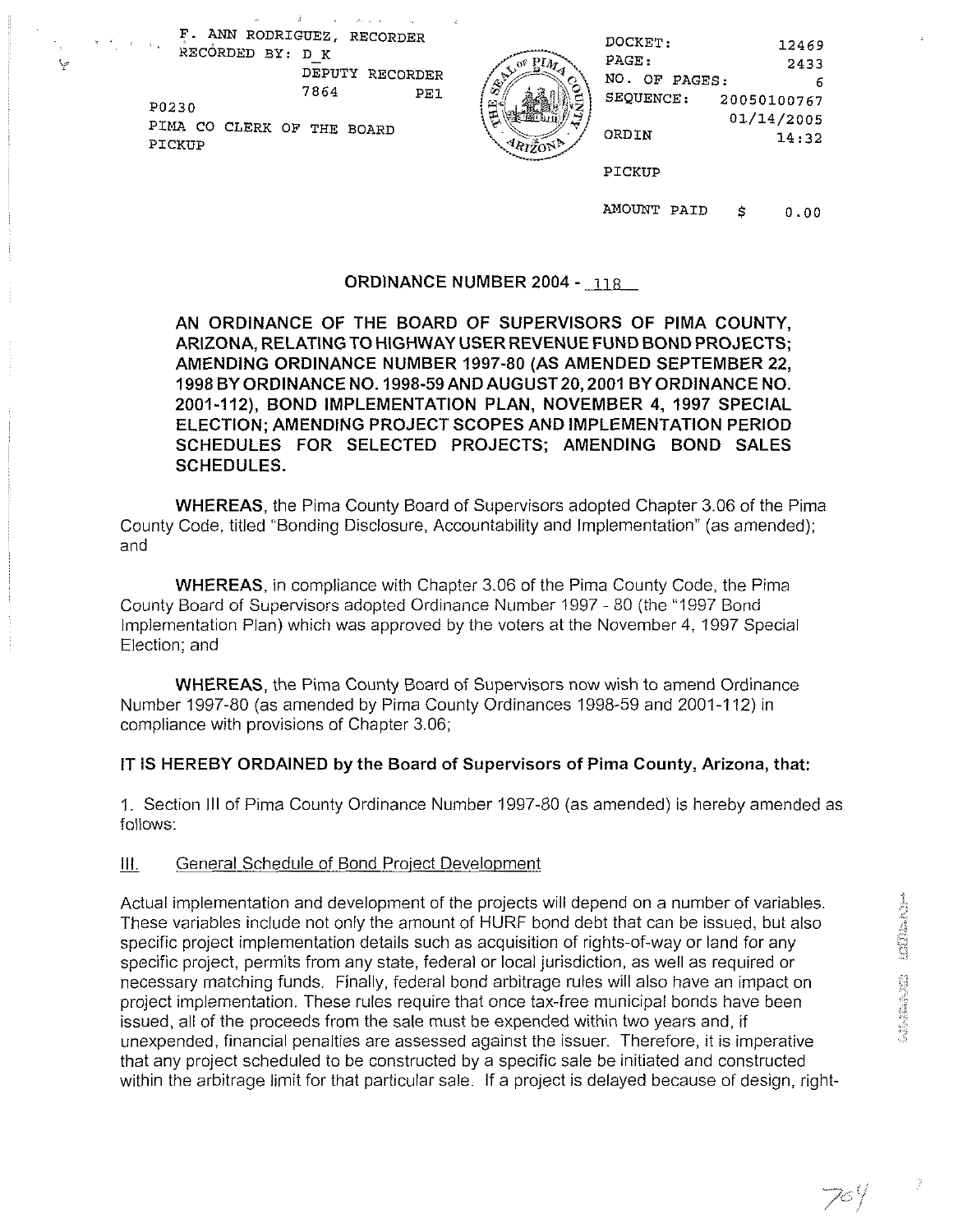of-way acquisition, federal, state or local permitting, or local matching fund requirements, a project that is scheduled for later implementation must be moved forward, rather than risk violating federal bond arbitrage rules.

Because of federal arbitrage rules and the ten years that may be necessary to issue HURF bonds, the implementation period will cover approximately sixteen years. For planning purposes, implementation time frames will be divided into two-year time blocks. Therefore, each project will be assigned an implementation period from between 1 and 8. For example, for a project assigned an implementation period of 1, the project should be started and completed during fiscal years 1998199 and 199912000.

Therefore, each project or program listed in this Bond Improvement Plan will be assigned an implementation period ranging from one to eight as indicated in the table below over the sixteen year expected life of the HURF bond authorization.

### **Table 5**

| <b>Fiscal Year</b> | <b>Implementation Period</b> |
|--------------------|------------------------------|
| 1998/99            |                              |
| 1999/2000          | 1                            |
| 2000/01            | 2                            |
| 2001/02            | 2                            |
| 2002/03            | 3                            |
| 2003/04            | 3                            |
| 2004/05            | 4                            |
| 2005/06            | 4                            |
| 2006/07            | 5                            |
| 2007/08            | 5                            |
| 2008/09            | 6                            |
| 2009/10            | 6                            |
| 2010/11            |                              |
| 2011/12            |                              |
| 2012/13            | 8                            |
| 2013/14            | 8                            |

### **Planned Bond Project/Program Implementation Period**

All of the HURF bonds scheduled for sale will be fully available for project implementation at the beginning of Implementation Period 8. As noted previously, the implementation periods assigned to each project will be adhered to, however, specific annual expenditures for each project will be detailed in an annual capital improvement program that will be adopted by the Board of Supervisors with the annual budget.

A cash flow analysis has been performed using the implementation period assigned for each project in Section IV of the Ordinance. This analysis assumes all funds assigned for the project are fully expended in the implementation period. For projects that cover one or more implementation periods, funding is divided equally between each period listed. The cash flow analysis indicates that the total funding required versus available for each period is less than ten percent at variance.

 $705$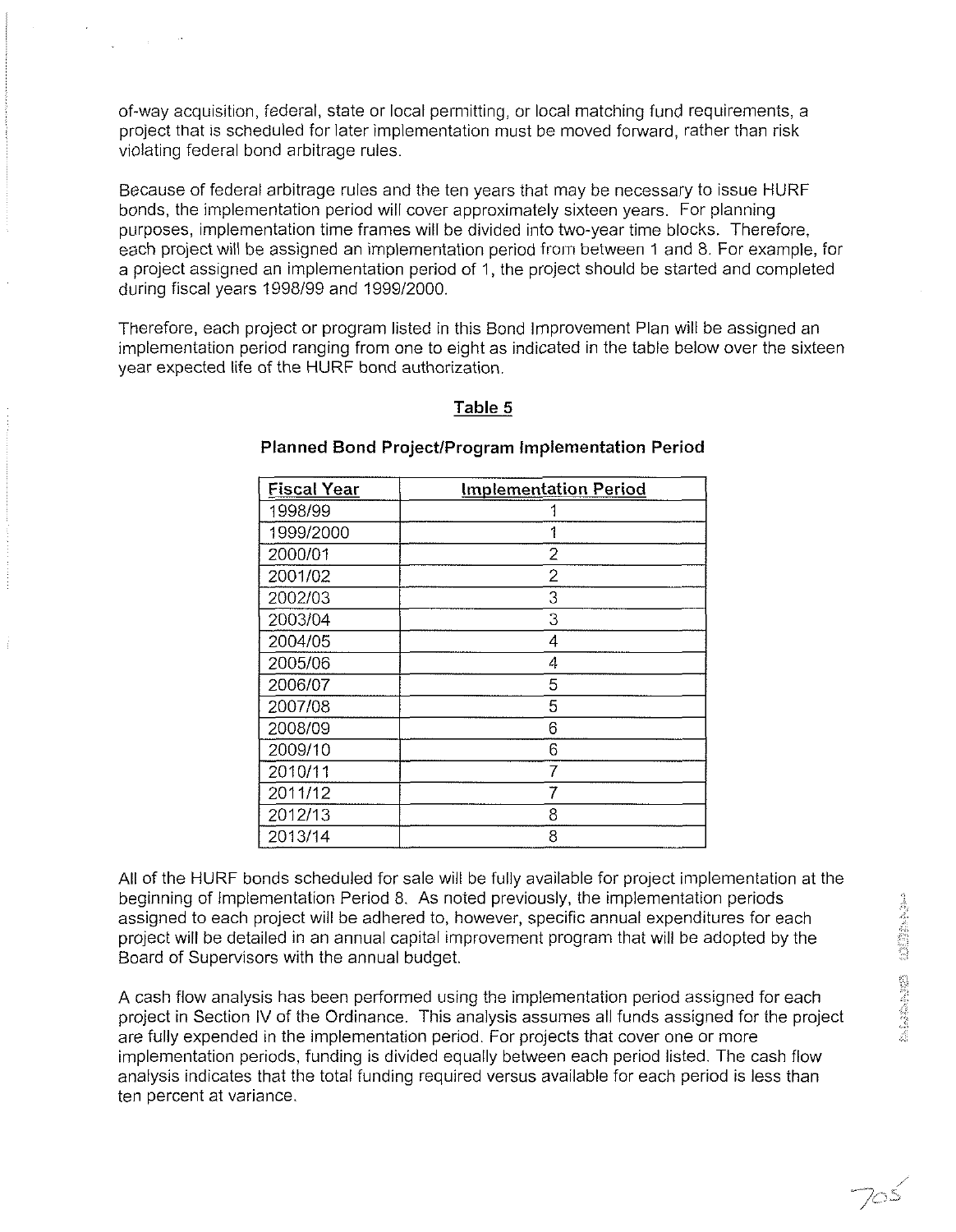2. Section IV of Pima County Ordinance Number 1997-80 (as amended) is hereby amended as follows:

| DOT-12 - Country Club Road, 36th Street to Milbur |  |  |
|---------------------------------------------------|--|--|
|                                                   |  |  |

 $\label{eq:2.1} \frac{d^2\mathbf{p}}{d\mathbf{p}} = \frac{1}{2}\left( \frac{\mathbf{p}}{d\mathbf{p}} + \frac{\mathbf{p}}{d\mathbf{p}} \right) + \frac{1}{2}\left( \frac{\mathbf{p}}{d\mathbf{p}} + \frac{\mathbf{p}}{d\mathbf{p}} \right)$ 

| Location:<br>Bond Funding:                          | Unincorporated County, Tucson<br>\$7,000,000                                                                                                                                                                                                                                                                                                                                                                                                                                                                                                                                                                                                                                              |
|-----------------------------------------------------|-------------------------------------------------------------------------------------------------------------------------------------------------------------------------------------------------------------------------------------------------------------------------------------------------------------------------------------------------------------------------------------------------------------------------------------------------------------------------------------------------------------------------------------------------------------------------------------------------------------------------------------------------------------------------------------------|
| Scope:                                              | The proposed improvements consist of reconstruction and widening of<br>Country Club road to a five-lane roadway from Ajo Way to Milbur and a<br>three-lane roadway from Ajo Way to 36 <sup>th</sup> Street with multi-use lanes,<br>outside curbs, storm drains, landscaping, and a two-way median left-turn<br>lane. - Country Club Road provides access to Kino Hospital, Sam Lena<br>Park, Kino Sports Park and the Tucson Electric Park currently under<br>construction. The intersection of Country Club Road and Irvington Road<br>was improved in 1996 as part of a joint City of Tucson - Pima County<br>project to widen and reconstruct Irvington Road, Benson Highway to I-10. |
| Benefit:                                            | The project will reduce congestion and enhance safety along Country<br>Club Road and provide significant access improvements to the Kino<br>public service center.                                                                                                                                                                                                                                                                                                                                                                                                                                                                                                                        |
| Other Funding:                                      | None Proposed                                                                                                                                                                                                                                                                                                                                                                                                                                                                                                                                                                                                                                                                             |
| Implementation Period:<br>Future Annual Operating & | 3/4/5                                                                                                                                                                                                                                                                                                                                                                                                                                                                                                                                                                                                                                                                                     |
| Maintenance Costs:                                  | \$30,000                                                                                                                                                                                                                                                                                                                                                                                                                                                                                                                                                                                                                                                                                  |

|                                                          | DOT-28 - Speedway Boulevard, Camino Seco to Houghton Road                                                                                                                                                                                                                                                                                                                   |                   |
|----------------------------------------------------------|-----------------------------------------------------------------------------------------------------------------------------------------------------------------------------------------------------------------------------------------------------------------------------------------------------------------------------------------------------------------------------|-------------------|
| Location:                                                | Tucson                                                                                                                                                                                                                                                                                                                                                                      |                   |
| Bond Funding:                                            | \$581,700 (spent on advanced planning and design)                                                                                                                                                                                                                                                                                                                           |                   |
| Scope:                                                   | This project will reconstruct and widen Speedway Boulevard to a four-<br>lane divided roadway with raised landscape median, multi-use lanes,<br>outside curbs, storm drains and landscaping. To implement the<br>Memorandum of Understanding dated May 7, 2004 with the City of<br>Tucson, this project is delayed subject to available funding other than<br>County bonds. |                   |
| Benefit:                                                 | This project will reduce traffic congestion and enhance safety along<br>Speedway Boulevard. The estimated economic value of the<br>improvements to traffic flow and reductions in accidents are                                                                                                                                                                             |                   |
|                                                          | \$32.85 million. The benefit/cost ratio is 4.1:1.                                                                                                                                                                                                                                                                                                                           |                   |
| Other Funding:                                           | \$17,500 County HURF (spent on advanced planning and<br>design)                                                                                                                                                                                                                                                                                                             |                   |
| Implementation Period:                                   | Delayed subject to available funding other than County bonds                                                                                                                                                                                                                                                                                                                |                   |
| Future Annual Operating &                                |                                                                                                                                                                                                                                                                                                                                                                             |                   |
| Maintenance Costs:                                       | City of Tucson                                                                                                                                                                                                                                                                                                                                                              |                   |
| DOT-29 - Houghton Road, Golf Links Road to Interstate 10 |                                                                                                                                                                                                                                                                                                                                                                             | <b>CONTRACTOR</b> |
| Location:                                                | Tucson                                                                                                                                                                                                                                                                                                                                                                      |                   |
| Bond Funding:                                            | \$20,000,000                                                                                                                                                                                                                                                                                                                                                                |                   |
| Scope:                                                   | This project is the widening of Houghton Road to a four-lane cross                                                                                                                                                                                                                                                                                                          |                   |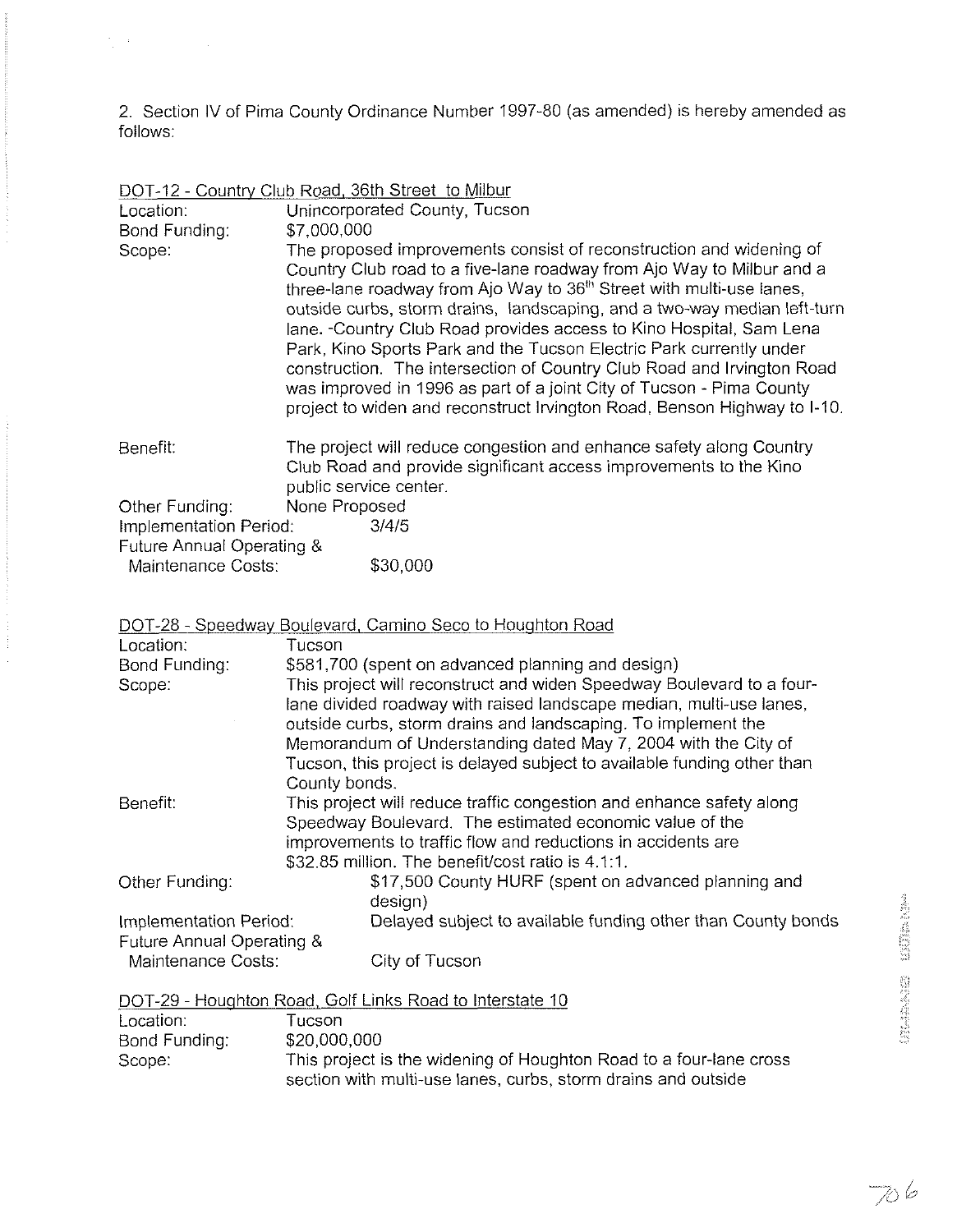|                           |       | landscaping. The limits of this project are changed per Memorandum of<br>Understanding with the City of Tucson dated May 7, 2004.                                                                |  |
|---------------------------|-------|--------------------------------------------------------------------------------------------------------------------------------------------------------------------------------------------------|--|
| Benefit:                  |       | The project will reduce congestion and enhance safety along Houghton                                                                                                                             |  |
|                           | Road. |                                                                                                                                                                                                  |  |
| Other Funding:            |       | City of Tucson                                                                                                                                                                                   |  |
| Implementation Period:    |       | Future, timing dependent upon available funding other than<br>County bonds; state funds will be requested based on corridor<br>studies conducted by the Arizona Department of<br>Transportation. |  |
| Future Annual Operating & |       |                                                                                                                                                                                                  |  |
| Maintenance Costs:        |       | City of Tucson                                                                                                                                                                                   |  |

# DOT-40 - Grant Road, Oracle Road to Park Avenue

 $\label{eq:2.1} \frac{1}{\sqrt{2\pi}}\int_{0}^{\pi} \frac{1}{\sqrt{2\pi}}\int_{0}^{\pi} \frac{1}{\sqrt{2\pi}}\int_{0}^{\pi} \frac{1}{\sqrt{2\pi}}\int_{0}^{\pi} \frac{1}{\sqrt{2\pi}}\int_{0}^{\pi} \frac{1}{\sqrt{2\pi}}\int_{0}^{\pi} \frac{1}{\sqrt{2\pi}}\int_{0}^{\pi} \frac{1}{\sqrt{2\pi}}\int_{0}^{\pi} \frac{1}{\sqrt{2\pi}}\int_{0}^{\pi} \frac{1}{\sqrt{2\pi}}\int_{0}^{\pi} \$ 

| Location:                 | Tucson |                                                                                                                                                                                                                                  |
|---------------------------|--------|----------------------------------------------------------------------------------------------------------------------------------------------------------------------------------------------------------------------------------|
| Bond Funding:             |        | \$348,300 (spent on advanced planning and design)                                                                                                                                                                                |
| Scope:                    |        | The proposed project is the reconstruction and widening of Grant Road to<br>six lanes. The project will have landscaped median, storm drains,<br>pedestrian facilities, multi-use lanes, arterial street lighting and other      |
|                           |        | urban street amenities. To implement the Memorandum of                                                                                                                                                                           |
|                           |        | Understanding dated May 7, 2004 with the City of Tucson, this project is                                                                                                                                                         |
|                           |        | delayed subject to available funding other than County bonds.                                                                                                                                                                    |
| Benefit:                  |        | The project will reduce congestion and enhance safety along Grant Road.<br>The estimated economic value of the improvements to traffic flow and<br>reductions in accidents are \$95.03 million. The benefit/cost ratio is 9.5:1. |
| Other Funding:            | None.  |                                                                                                                                                                                                                                  |
| Implementation Period:    |        | Delayed subject to available funding other than County bonds                                                                                                                                                                     |
| Future Annual Operating & |        |                                                                                                                                                                                                                                  |
| Maintenance Costs:        |        | City of Tucson                                                                                                                                                                                                                   |

# DOT-49 - Valencia Road. Mission Road to Interstate-19

| Location:                                                | Unincorporated County, Tucson                                                                                                                                                                                                                                                                                                                                                                                                                                     |                   |
|----------------------------------------------------------|-------------------------------------------------------------------------------------------------------------------------------------------------------------------------------------------------------------------------------------------------------------------------------------------------------------------------------------------------------------------------------------------------------------------------------------------------------------------|-------------------|
| Bond Funding:                                            | \$6,760,000                                                                                                                                                                                                                                                                                                                                                                                                                                                       |                   |
| Scope:                                                   | The project will widen Valencia Road from four to six lanes between<br>Mission Road and the freeway interchange. The interchange will be<br>widened under a separate project by Arizona Department of<br>Transportation. The existing Santa Cruz River bridge was built to<br>accommodate a six-lane roadway and will be retained with this project.<br>Project will include multi-use lanes, curbs, storm drains, landscaping and<br>provisions for pedestrians. |                   |
| Benefit:                                                 | The project will reduce congestion and enhance safety along Valencia<br>Road. The estimated economic value of the improvements to traffic flow<br>and reductions in accidents are \$49.22 million. The benefit/cost ratio is<br>12.3.1                                                                                                                                                                                                                            | <b>CONTRACTOR</b> |
| Other Funding:<br>Implementation Period: 1/2/4/5         | \$40,000 (Other)                                                                                                                                                                                                                                                                                                                                                                                                                                                  | <b>MARINE</b>     |
| Future Annual Operating &<br>Maintenance Costs: \$27,000 |                                                                                                                                                                                                                                                                                                                                                                                                                                                                   |                   |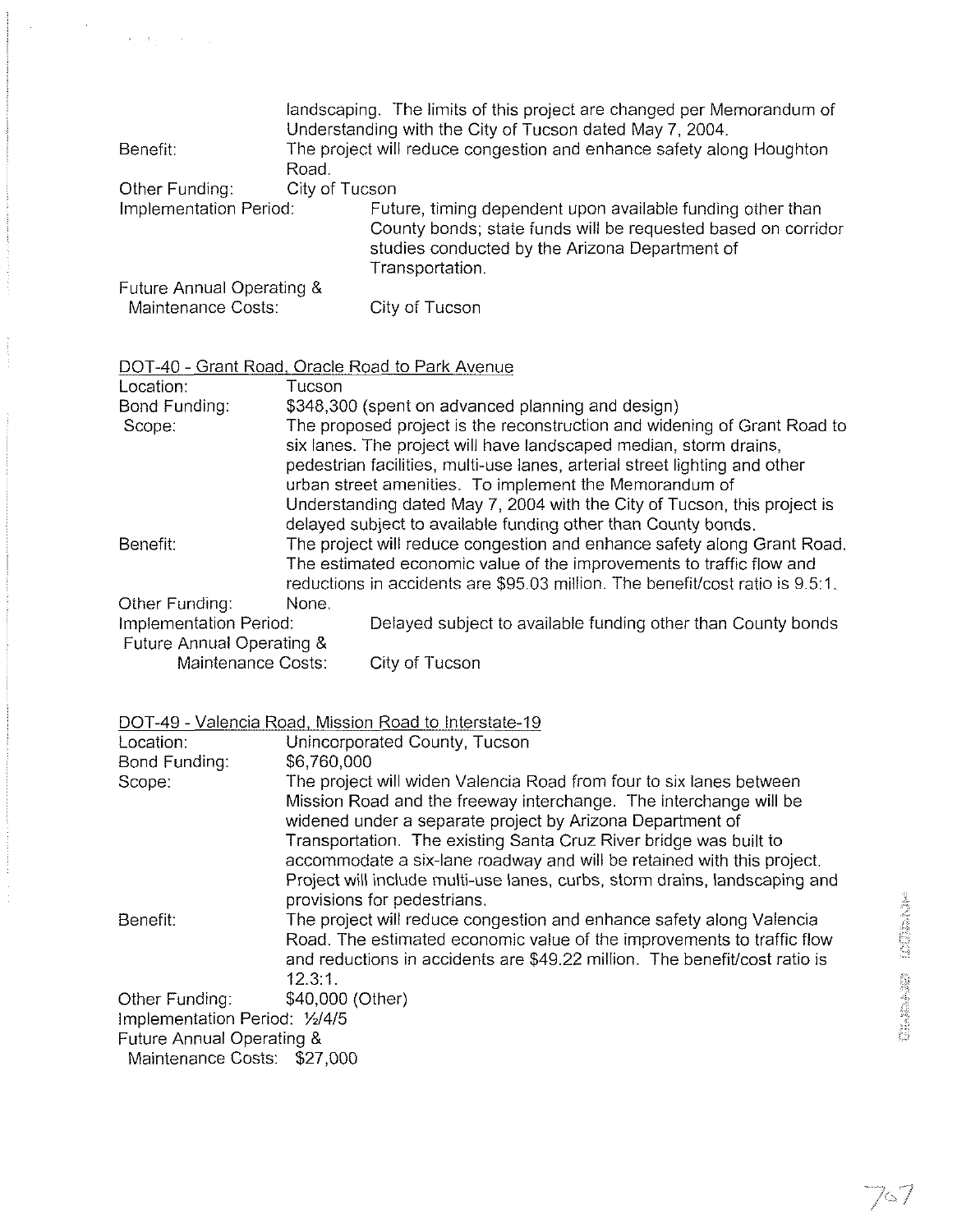# DOT-56 - Broadway Boulevard, Euclid Avenue to Campbell

 $\label{eq:1} \begin{split} \mathbf{w}^{(1)}_{\text{max}} &= \frac{1}{2} \mathbf{w}^{(1)}_{\text{max}} \\ & \times \mathbf{w}^{(1)}_{\text{max}} = \frac{1}{2} \mathbf{w}^{(1)}_{\text{max}} + \frac{1}{2} \mathbf{w}^{(1)}_{\text{max}} + \frac{1}{2} \mathbf{w}^{(1)}_{\text{max}} \\ & \times \mathbf{w}^{(1)}_{\text{max}} = \frac{1}{2} \mathbf{w}^{(1)}_{\text{max}} + \frac{1}{2} \mathbf{w}^{(1)}_{\text{max}} + \frac{1}{2}$ 

| Location:                 | Tucson                                                                                                                                                                                                                                                                                                                                                                                                                                                                                                                                                                                                                                                                                                                                                                                                                                                                                                                                                                                        |
|---------------------------|-----------------------------------------------------------------------------------------------------------------------------------------------------------------------------------------------------------------------------------------------------------------------------------------------------------------------------------------------------------------------------------------------------------------------------------------------------------------------------------------------------------------------------------------------------------------------------------------------------------------------------------------------------------------------------------------------------------------------------------------------------------------------------------------------------------------------------------------------------------------------------------------------------------------------------------------------------------------------------------------------|
| Bond Funding:             | \$25,000,000                                                                                                                                                                                                                                                                                                                                                                                                                                                                                                                                                                                                                                                                                                                                                                                                                                                                                                                                                                                  |
| Scope:                    | The proposed project will widen Broadway Boulevard to six or eight lanes<br>from Euclid Avenue to Campbell, approximately one mile. Proposed<br>improvements are consistent with Earlier Broadway corridor studies and<br>the recently completed portion of Broadway Boulevard, between Euclid<br>Avenue and Toole Avenue, east and west of the Union Pacific Railroad<br>overpasses. The project will include improved intersections and traffic<br>signals, a landscaped median, multi-use lanes, sidewalks, street lighting,<br>storm drains, public art and other urban arterial features. The project will<br>include evaluation of, and potential provisions for, the use of Broadway by<br>advanced mass transit systems in the future. The proposed project will<br>replace the current five-lane section with a contemporary urban arterial.<br>Funded activities include project planning, environmental studies, design,<br>right-of-way acquisition, construction and public art. |
| Benefit:                  | the project will reduce congestion and enhance safety along Broadway<br>Boulevard, as well as provide significant opportunities to revise the urban<br>streetscape and development pattern along Tucson's main street. The<br>estimated economic value of the improvements to traffic flow and<br>reductions in accidents are \$172.85 million. The benefit/cost ratio is<br>4.9:1.                                                                                                                                                                                                                                                                                                                                                                                                                                                                                                                                                                                                           |
| Other Funding:            | City of Tucson to secure funding other than County bonds to complete<br>the project.                                                                                                                                                                                                                                                                                                                                                                                                                                                                                                                                                                                                                                                                                                                                                                                                                                                                                                          |
| Implementation Period:    | 4/5/6/7/8                                                                                                                                                                                                                                                                                                                                                                                                                                                                                                                                                                                                                                                                                                                                                                                                                                                                                                                                                                                     |
| Future Annual Operating & |                                                                                                                                                                                                                                                                                                                                                                                                                                                                                                                                                                                                                                                                                                                                                                                                                                                                                                                                                                                               |
| Maintenance Costs:        | City of Tucson                                                                                                                                                                                                                                                                                                                                                                                                                                                                                                                                                                                                                                                                                                                                                                                                                                                                                                                                                                                |
|                           | DOT-58 - Kino Parkway Overpass at 22 <sup>nd</sup> Street                                                                                                                                                                                                                                                                                                                                                                                                                                                                                                                                                                                                                                                                                                                                                                                                                                                                                                                                     |
| Location:                 | Tucson                                                                                                                                                                                                                                                                                                                                                                                                                                                                                                                                                                                                                                                                                                                                                                                                                                                                                                                                                                                        |
| Bond Funding:             | \$10,000,000                                                                                                                                                                                                                                                                                                                                                                                                                                                                                                                                                                                                                                                                                                                                                                                                                                                                                                                                                                                  |
| $O = 0.00$                | The prepared project will construct an overpase for King Daulovard over                                                                                                                                                                                                                                                                                                                                                                                                                                                                                                                                                                                                                                                                                                                                                                                                                                                                                                                       |

| Scope:                  | The proposed project will construct an overpass for Kino Boulevard over          |
|-------------------------|----------------------------------------------------------------------------------|
|                         | 22 <sup>nd</sup> Street, and associated access ramps from Kino to at-grade       |
|                         | signalized connections to 22 <sup>nd</sup> Street. The proposed improvements are |
|                         | consistent with the environmental impact statement previously completed          |
|                         | for the Kino Boulevard Corridor Study. The project will include multi-use        |
|                         | lanes, curbs, sidewalks, street lighting, storm drains, landscaping, public      |
|                         | art, and other urban street features. Funded activities include project          |
|                         | planning, environmental studies, design, construction and public art.            |
| Benefits:               | The project will reduce traffic congestion at the intersection and enhance       |
|                         | safety along both roadways by providing improved access control and              |
|                         | reducing conflicting traffic movements.                                          |
| Other funding:          | If necessary, City of Tucson to secure funding other than county bonds to        |
|                         | complete the project.                                                            |
| Implementation Period:  | 4/5/6/7/8                                                                        |
| Future Annual Operating |                                                                                  |

& Maintenance Costs: City of Tucson